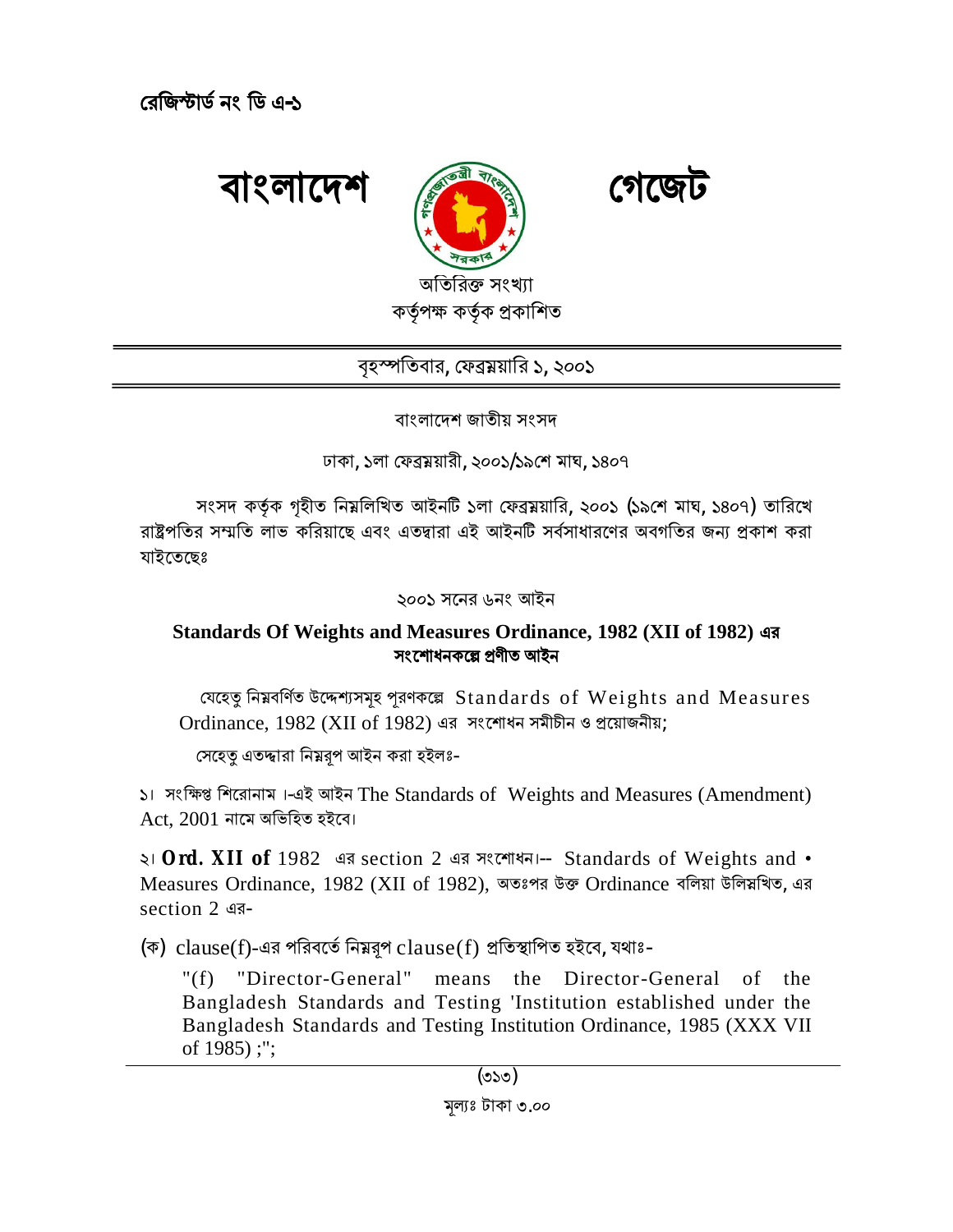(খ) clause(l) এবং (m) এর পরিবর্তে নিম্নরূপ clause(l) এবং (m) প্রতিস্থাপিত হইবে, যথাঃ-

æ(l) "Inspector" means an Inspector appointed under section 14, and shall include an Inspector appointed under section 25 of the Bangladesh Standards and Testing Institution Ordinance, 1985 (XXXVII of 1985);

(m) "Institution" means the Bangladesh Standards and Testing Institution established under the Bangladesh Standards and Testing Institution Ordinance, 1985 (XXXVII of 1985);"।

৩। **Ord. XII of 1982 এর section 4 এর সংেশাধন।--** উɳ Ordinance এর section 4 এর sub-section(3) এর clause(b) এর sub-clause(ii) এর পরিবর্তে নিম্নরূপ sub-clause(ii) প্ৰতিস্থাপিত হইবে, যথাঃ-

৪। **Ord. XII of** 1982 এর section 14 এর প্রতিস্থাপন।-- উক্ত Ordinance এর section  $14$  এর পরিবর্তে নিম্নরপ section  $14$  প্রতিস্থাপিত হইবে, যথাঃ-

"14 Appointment of officers, etc.  $\tilde{I}(1)$  The institution may, with the approval of the Government, appoint as many Directors, Deputy Directors, Assistant Directors, Senior Examiners, Examiners, and Inspectors for weights and measures as it may deem fit.

(2) Subject to the provisions of this Ordinance and the rules made thereunder, all Directors, Deputy Directors, Assistant Directors, Senior Examiners, Examiners, and Inspectors shall perform their duty under the General Superintendence and control of the Director-General.

(3) The Directors, Deputy Directors, Assistant Directors, Senior Examiners and Examiners may, in addition to the powers' and duties conferred or imposed on them by or .under this Ordinance, exercise any powers or discharge any duties so conferred or imposed on an Inspector.

(4) The Government shall, by general or special order, define the local limits within which each Inspector or any other officer appointed under sub-section (1) shall exercise the powers and discharge the duties conferred or imposed on him by or under this Ordinance.

(5) The Director-General, every Director, Deputy Director, Assistant Director, Senior Examiner, Examiner, Inspector, and every other officer duly authorised by or under this Ordinance to perform any duty shall be deemed to be a public servant within the meaning of section 21 of the Penal Code (Act XLV of 1860)."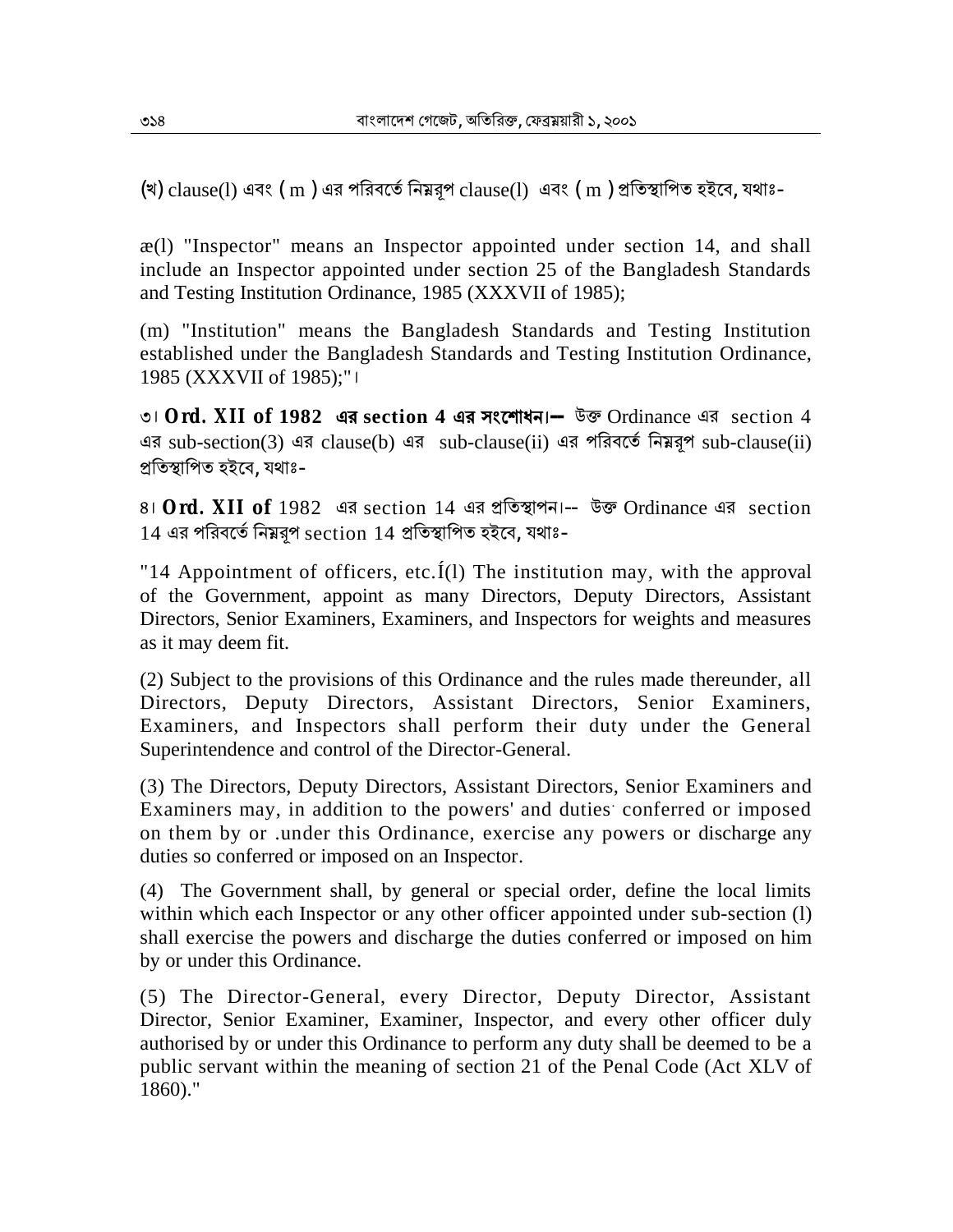৫। **Ord. XII of 1982 এর section 16 এর সংেশাধন।--** উɳ Ordinance এর section 16 এর sub-section(6) এ æGovernment" শব্দটি, দুই স্থানে উলিয়খিত, এর পরিবর্তে æInstitution'' শব্দটি উভয় স্থানে প্ৰতিস্থাপিত হইবে।

৬। **Ord. XII of 1982 এর section 20 এর সংেশাধন।--** উɳ Ordinance এর section 20 এর sub-section(5) এর clause(c) এর æDirector" শব্দটির পরিবর্তে æDirector-General" শব্দ প্ৰতিস্থাপিত হইবে।

৭। **Ord. XII of 1982 এর section 32 এর সংেশাধন।--** উɳ Ordinance এর section 32 এর æone thousand taka" শব্দগুলির পরিবর্তে æthree thousand taka" শব্দগুলি প্ৰতিস্থাপিত হইবে।

৮। **Ord. XII of 1982 এর section 33 এর সংেশাধন।--** উɳ Ordinance এর section 33 এর ætwo thousand taka" শব্দগুলির পরিবর্তে æten thousand taka" শব্দগুলি প্রতিস্থাপিত হইেব।

৯। **Ord. XII of 1982 এর section 34 এর সংেশাধন।--** উɳ Ordinance এর section 34 এর ætwo thousand taka" শব্দগুলির পরিবর্তে æfive thousand taka" শব্দগলি প্রতিস্থাপিত হইেব।

১০। **Ord. XII of 1982 এর section 36 এর সংেশাধন।--** উɳ Ordinance এর section 36 এর ætwo years, and, for the second or subsequent offence, with imprisonment for a term which may extend to three years" শব্দগুলির ও কমাগুলির পরিবর্তে ætwo years, or with fine which may extend to fifteen thousand taka, or with both, and, for the second or subsequent offence, with imprisonment for a term which may  $ext{end}$  to three years and also with fine" শব্দগুলি ও কমাগুলি প্ৰতিস্থাপিত হইবে।

১১। **Ord. XII of 1982 এর section 37 এর সংেশাধন।--** উɳ Ordinance এর section 37 এর-

(ক) উপামত্মটীকায় উলিস্নখিত  $\rm{æsection}$   $\rm\,10"$  শব্দ ও সংখ্যাটির পরিবর্তে  $\rm{æsection}$   $\rm\,19"$  শব্দ ও সংখ্যা প্ৰতিস্থাপিত হইবে ;

(খ) æone thousand taka" শব্দগুলির পরিবর্তে æfive thousand taka" শব্দগুলি প্রতিস্থাপিত হইেব।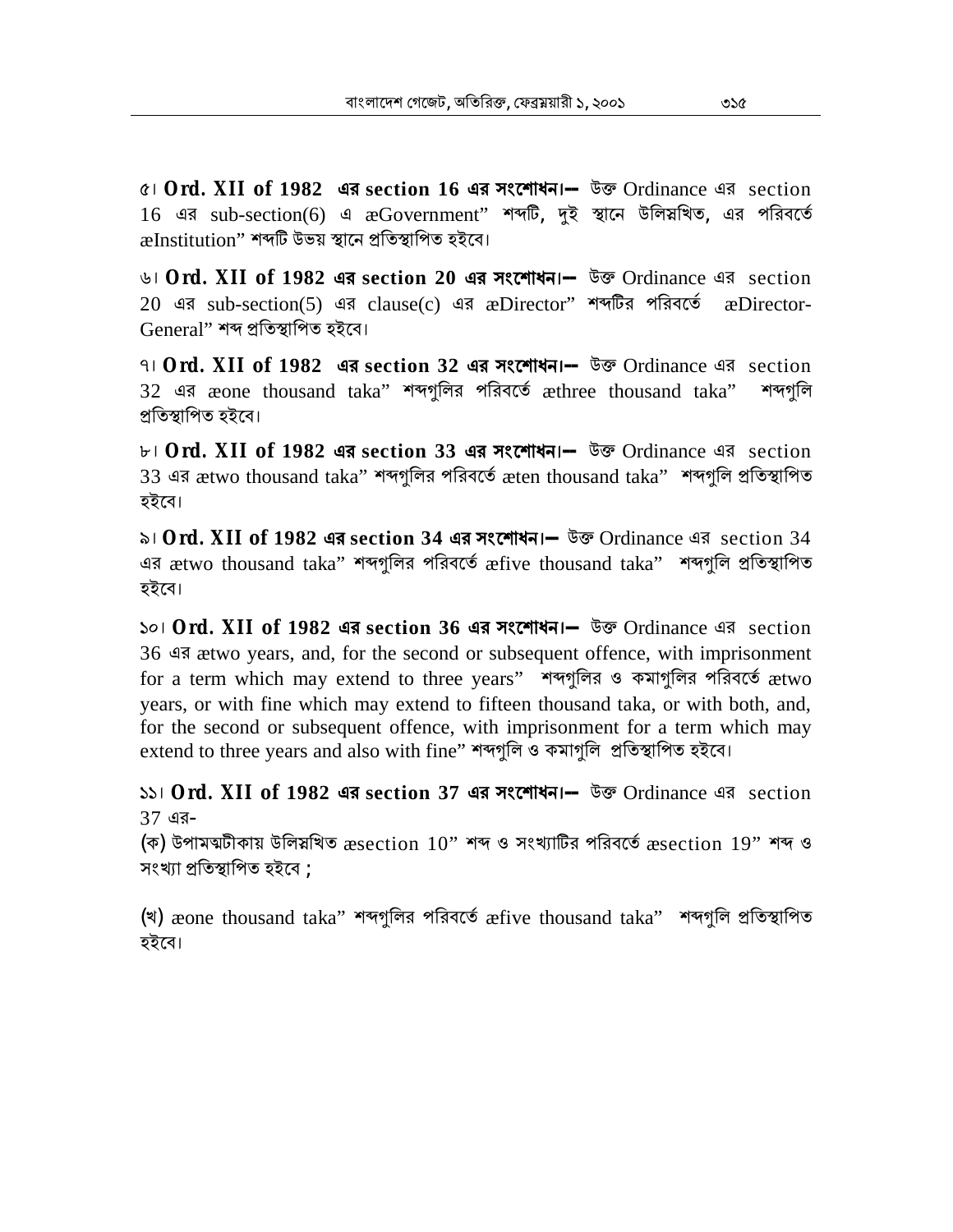১২। **Ord. XII of 1982 এর section 40 এর সংেশাধন।--** উɳ Ordinance এর section  $40$  এর  $\bm x$ five thousand taka" শব্দগুলির পরিবর্তে  $\bm x$ ten thousand taka" শব্দগুলি প্রতিস্থাপিত হইেব।

১৩। **Ord. XII of 1982 এর section 42 এর সংেশাধন।--** উɳ Ordinance এর section  $42$  এর æone thousand taka'' শব্দগলির পরিবর্তে  $\bm{\hat{x}}$ five thousand taka'' শব্দগলি প্রতিস্থাপিত হইেব।

১৪। **Ord. XII of 1982 এর section 44 এর সংেশাধন।--** উɳ Ordinance এর section 44 এর æfive thousand taka'' শব্দগুলির পরিবর্তে æten thousand taka'' শব্দগুলি প্রতিস্থাপিত হইেব।

১৫। **Ord. XII of 1982 এর section 45 এর সংেশাধন।--** উɳ Ordinance এর section 45 এর æfive thousand taka" শব্দগুলির পরিবর্তে æten thousand taka" শব্দগুলি প্রতিস্থাপিত হইেব।

১৬। **Ord. XII of 1982 এর section 46 এর সংেশাধন।--** উɳ Ordinance এর section 46 এর-

(ক) উপামঝটীকায় উলিয়খিত  $x$ section 58" শব্দ ও সংখ্যাটির পরিবর্তে  $x$ section 31 and  $58"$  শব্দগলি ও সংখ্যাগলি প্ৰতিস্থাপিত হইবে ;

(খ)  $\alpha$ section 58" শব্দ ও সংখ্যাটির পরিবর্তে  $\alpha$ section 31 or 58" শব্দগুলি ও সংখ্যাগুলি প্ৰতিস্থাপিত হইবে ; এবং

(গ) ætwo thousand taka" শব্দগুলির পরিবর্তে æfive thousand taka" শব্দগুলি প্রতিস্থাপিত হইেব।

১৭। **Ord. XII of 1982 এ নҶন section 46A এর সিˑেবশ।--** উɳ Ordinance এর  $\,$  section 46 এর পর নিম্নরূপ নৃতন $\,$  section  $46A$  সন্নিবেশিত হইবে, যথাঃ--

æ46A Penalty for counterfeiting seal, etc. – Whoever –

- (a) counterfeits any seal or stamp ; or
- (b) possesses, sells or otherwise disposes of any counterfeit seal ; or
- (c) removes or tempers any stamp ; or
- (d) removes any stamp and affixes the same on, or inserts the same into any other weights or measures ; or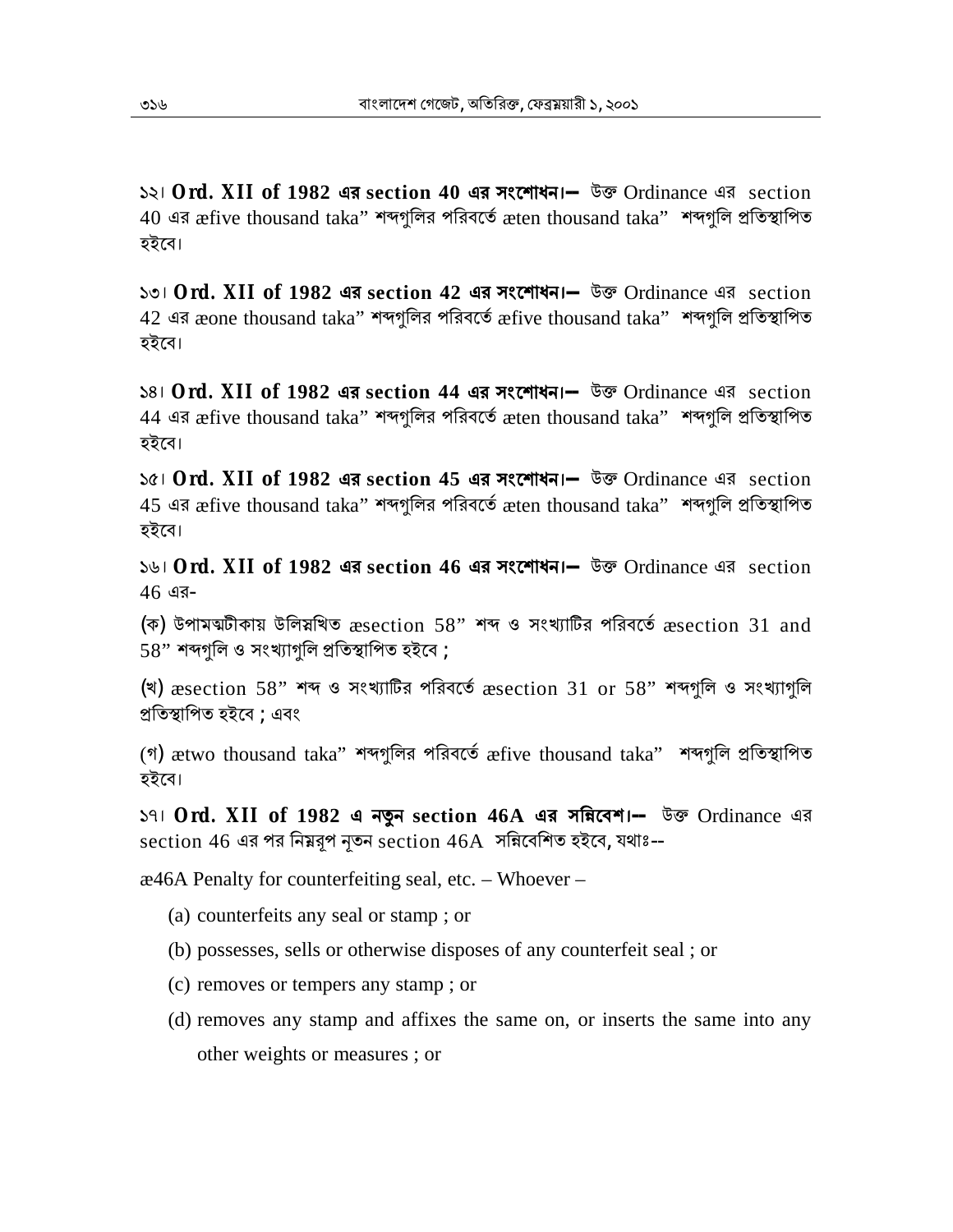(e) increases or diminishes or alters in any way any weight or measure with a view to deceiving any person or knowing or having reason to believe that any person is likely to be deceived thereby;

shall be punished with imprisonment for a term which may extend to two years but shall not be less than six months and, for the second or subsequent offence, with imprisonment for a term which may extend to five years but shall not be less than one year and also with fine"

 $S_{b}$ । **Ord. XII of 1982 এর section 47 এর সংশোধন।** উক্ত Ordinance এর section 47 এর ætwo thousand taka" শব্দগুলির পরিবর্তে æfive thousand taka" শব্দগুলি প্ৰতিস্থাপিত হইবে।

 $\lambda$ ১৯। **Ord. XII of 1982 এর section 50 এর সংশোধন।** উক্ত ordinance এর section 50 এর-

- (ক) sub-section (1) এর  $\infty$ One thousand taka" শব্দগুলির পরিবর্তে  $x$  five thousand taka" শব্দগুলি প্ৰতিস্থাপিত হইবে;
- (খ) sub-section (2) এর ætwo thousand taka" শব্দগুলির পরিবর্তে  $\mathcal E$  active thousand taka" শব্দগুলি প্ৰতিস্থাপিত হইবে।

২০। **Ord. XII of 1982 এর section 52 এর সংেশাধন।-**উɳ ordinance এর section 52 এর-

- (ক) clause (a) এর æby the Government" শব্দগুলির পরিবর্তে æby the Institution" শব্দগুলি প্ৰতিস্থাপিত হইবে;
- (খ) clause (c) এর  $\chi$ or section 46" শব্দগুলির ও সংখ্যাটির পরিবর্তে  $\alpha$  asection 46 or section 46A" শব্দগুলি, সংখ্যা ও অক্ষর প্রতিস্থাপিত হইেব।

২১। **Ord. XII or 1982 এর section 53 এর সংেশাধন।-**উɳ ordinance এর section 53 এর-sub-section (1) এর তৃতীয় পংক্তিতে অবস্থিত æor section" শব্দগুলির পূর্বে  $\,$  æsection  $46\mathrm{A}^\prime$  শব্দগলি, সংখ্যা ও অক্ষর সন্নিবেশিত হইবে এবং ষষ্ঠ পংক্তিতে অবস্থিত  $\,$ æto the  $Government"$  শব্দগুলির পরিবর্তে  $x$ to the Institution" শব্দগুলি প্রতিস্থাপিত হইবে।

২২। Ord. XII of 1982 এ নৃতন section 53A এর সন্নিবেশ।-উক্ত Ordinance এর section 53 এর পর নিম্নরূপ নৃতন 53A সন্নিবেশিত হইবে, যথাঃ-

æ 53A Award of Costs.-If, in any prosecution under this ordinance, the court imposes any penalty provided in this ordinance, it shall also direct the person upon whom such penalty is imposed to pay to the Institution such sum towards the costs of the prosecution (including the cost any analysis or examination made under this Ordinance) as the court may think reasonable and such sum shall be realised from that person as though it was a fine imposed under this Ordinance."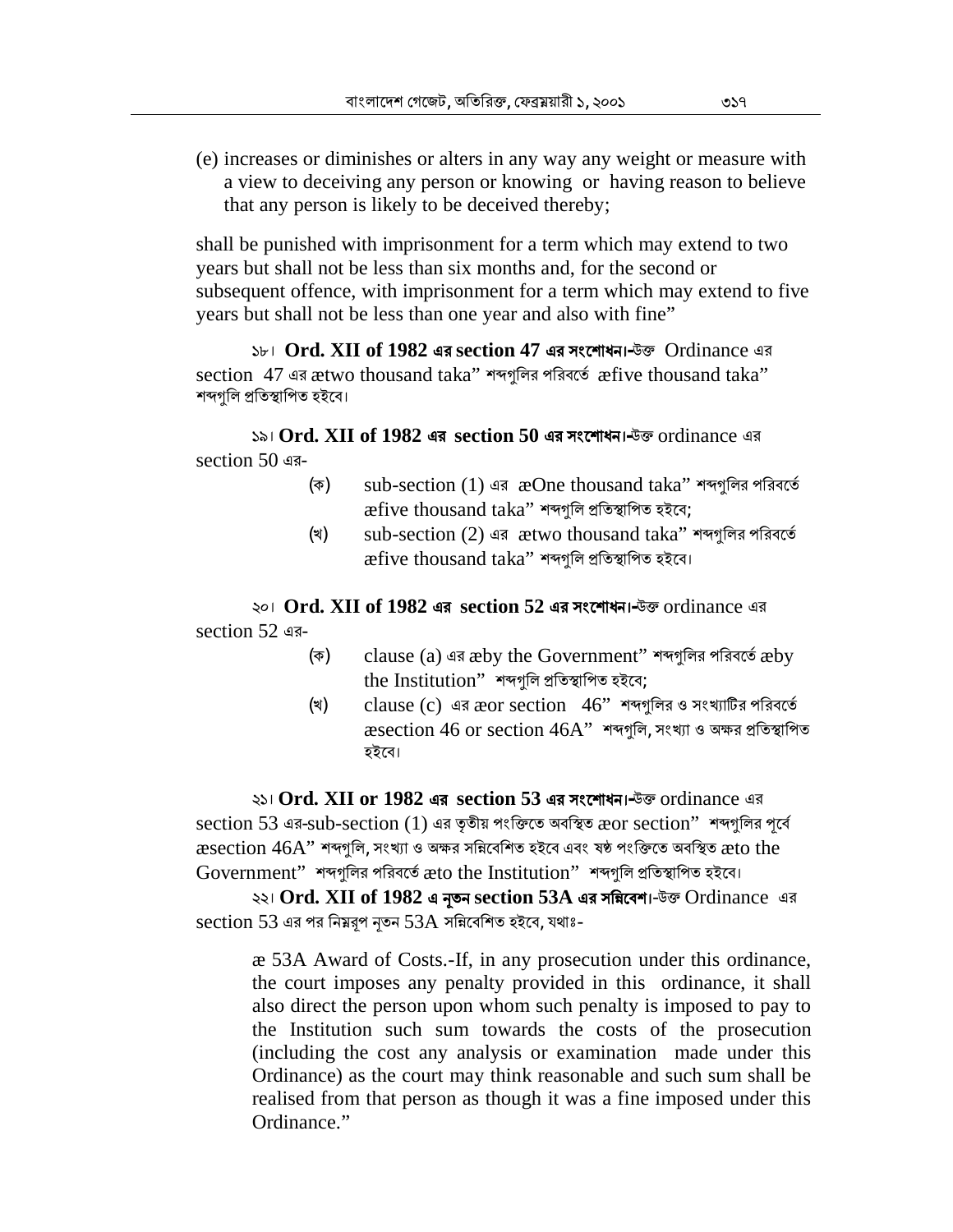২৩। **Ord. XII of 1982 এ Ӄতন section 63 এর সংেশাধন।-**উɳ Ordinance এর section  $63$  এর sub-section  $(1)$  এর পরিবর্তে নিম্নরূপ  $\text{sub-section } (1)$  প্রতিস্থাপিত হইবে, যথাঃ-

 $x(1)$  The Government may, by rule made under section 64, specify fees for

- (a) approval of the model of any weight or measure intended to be made or manufactured for sale, purchase, distribution or delivery in the course of any trade or commerce;
- (b) verification and stamping of test weights, poises, counter weights etc. and weights or measures of the commercial, industrial and scientific category;
- (c) verification and stamping of a set of weight or measure of the working and secondary category;
- (d) granting copies of any document not being a document of a confidential nature;
- (e) registration of exporters or importers of weights, measures, weighing instruments or measuring instruments;
- (f) any appeal preferred under this Ordinance;
- (g) granting certificates of approval of model to manufactures, repairers, or dealers relating to any weight, measure, weighing instrument or measuring instrument"

## ২৪। **Ord. XII of 1982 এর Schedule এর সংেশাধন।**-উɳ ordinance এর schedule

এর-

- $(K)\mathcal{X}(1)$   $MASS$ :" শিরোনামাধীন প্রথম কলামের এন্ট্রি।  $\mathcal{X}(1)$  tola" এর বিপরীতে দ্বিতীয় কলামের এন্ট্রি  $x0.011$  663 303 8" সংখ্যাগুলি ও চিহ্নের পরিবর্তে  $x0.011$  663  $8038"$  সংখ্যাগুলি ও চিহ্ন প্ৰতিস্থাপিত হইবে;
- $(L)\mathcal{R}(2)$  LENGTH:" শিরোনামাধীন প্রথম কলামের এন্ট্রি æI nautical mile  $(UK)$ " এবং উহার বিপরীতে দ্বিতীয় ও তৃতীয় কলামের এন্ট্রি সমূহের পর নিম্নরূপ নৃতন এন্ট্রিসমূহ, যথাক্রমে, প্রথম, দ্বিতীয় ও তৃতীয় কলামে সন্নিবেশিত হইবে, যথাঃ-

æI International nautical mile=1852 metre"